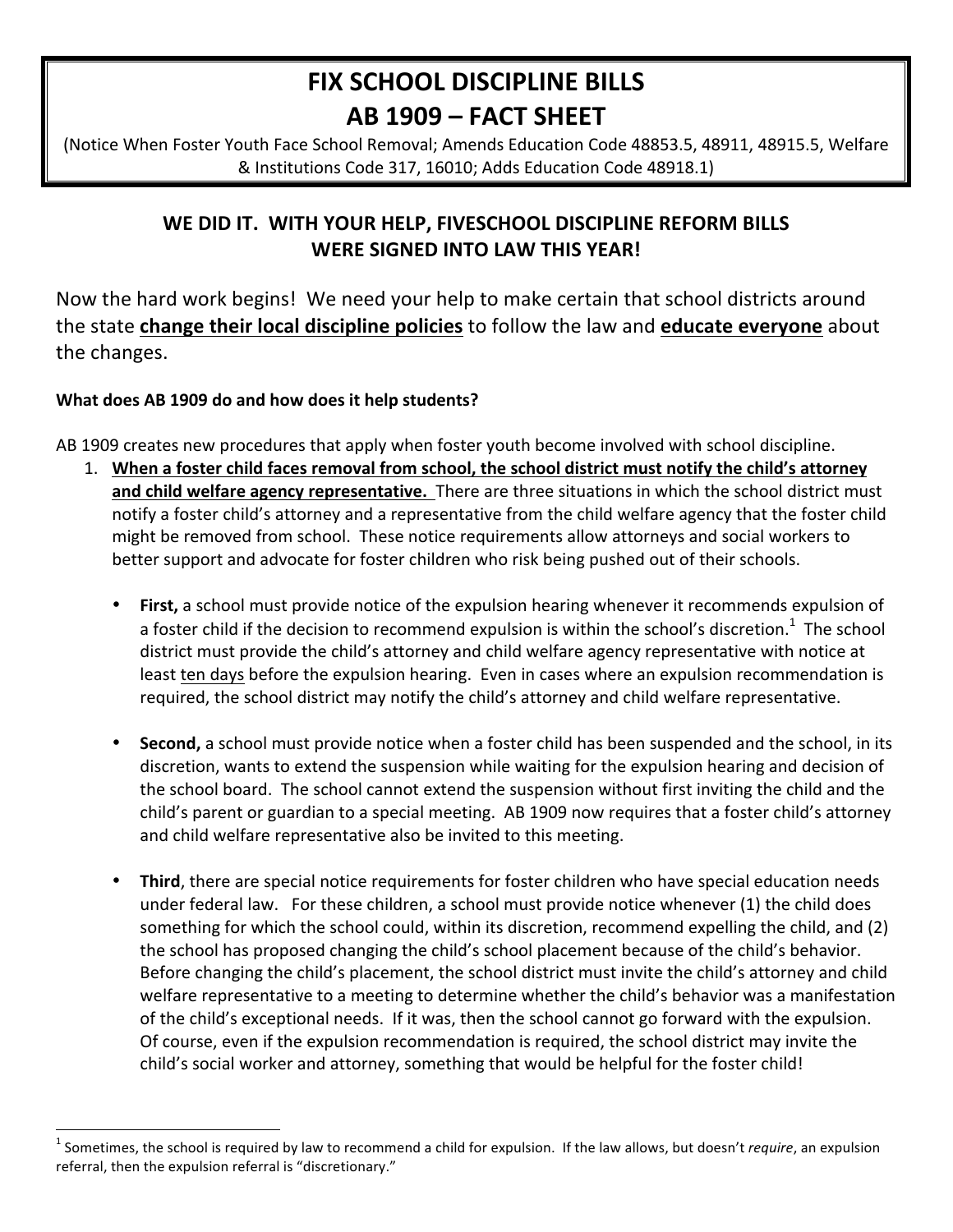- 2. The person who holds education rights for a foster child should be notified of and invited to all discipline-related meetings for the child. Sometimes, an adult other than a parent or guardian is given the legal right to make education-related decisions for a child who is in foster care. AB 1909 makes clear that a child's education rights holder should be notified of and invited to all discipline-related meetings. This ensures that the person empowered to make decisions about the child's schooling is able to advocate for the child during disciplinary incidents and provide valuable information and support.
- 3. Attorneys for foster youth must provide their contact information to the school district (or local education agency) educational liaisons. Every school district must have a staff person designated as the "educational liaison" for foster children. AB 1909 creates a process for attorneys who work with foster children to provide their contact information to the educational liaisons who serve their foster children clients. This new process will facilitate better communication between schools and foster children's attorneys and, hopefully, ensure that schools are more aware of the people in the foster child's life who can help.

At the end of this fact sheet, you can find the exact text of AB 1909. The bill goes into effect on January, 1, 2013!

## How can you help make certain your school district follows the new law?

California law is clear: school board rules and policies governing discipline must be consistent with law, and parents have a right to be informed in advance about discipline rules and procedures. Educ. Code §§ 35291; 51101. When they develop new rules and procedures, schools must get input and participation from a parent representative. Educ. Code § 35291.5.

When the new law takes effect on January 1, 2013, you can help make certain your school district is following it by:

- 1. Requesting a copy of the district's policies, rules, and procedure governing discipline.
	- Where can you find them?
		- Parent/student handbook
		- School district's website
- 2. Checking: Do they include the new laws?
- 3. Advocating for the school district and your local school to change the policies and to educate all school personnel, parents, and students!
- 4. Meeting with the Superintendent (and/or principal) and request that your school board members hold a hearing on the changes and update discipline policies. Bring other parents, students and community members who care about fixing school discipline.
- 5. Spreading the word: Educate parents and students about these new laws.
- 6. Reporting any problems: If you see that students' rights are being violated or a school district refuses to follow the law, go to FixSchoolDiscipline.org and click on "I Need Help" to report any problems you see.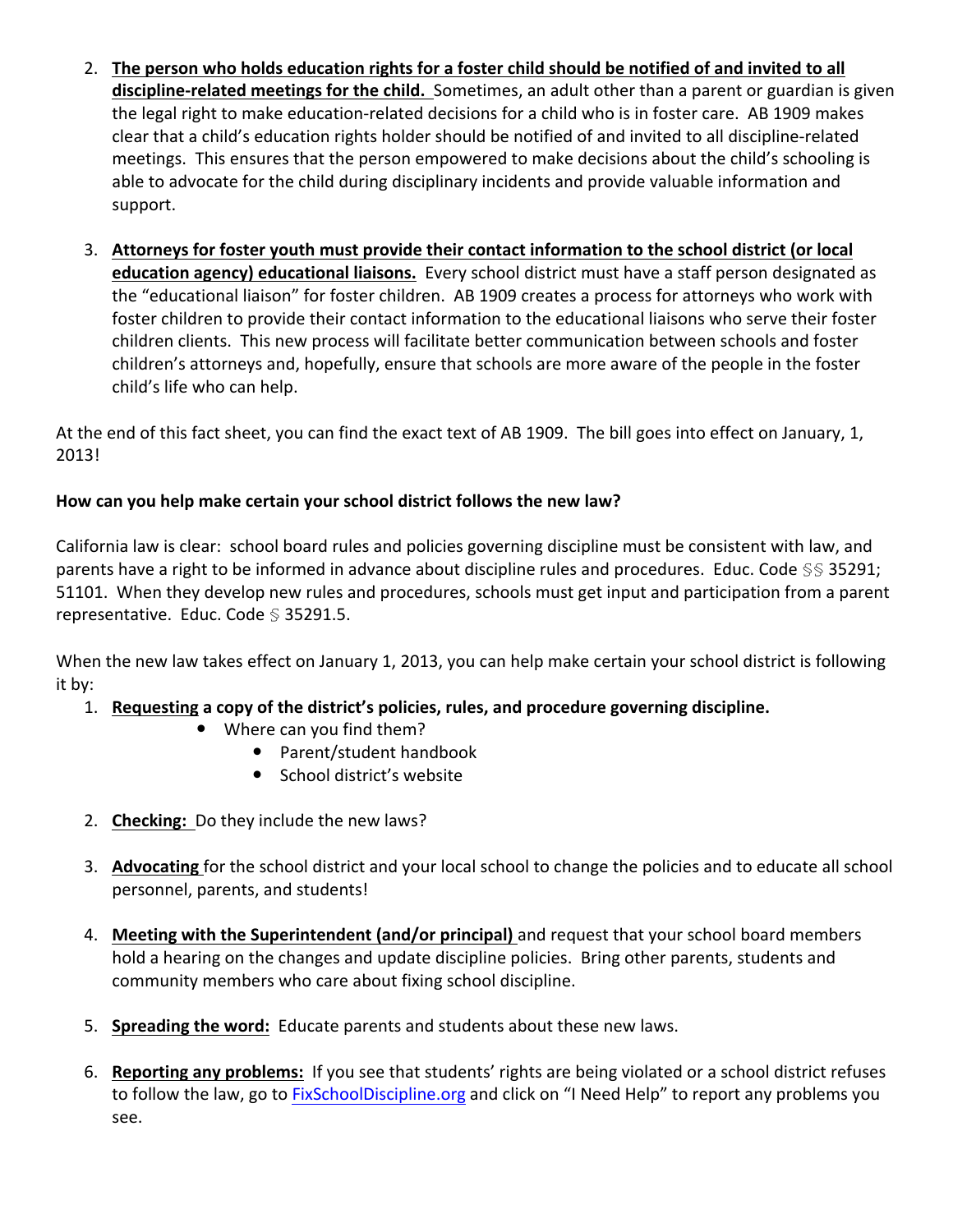#### **What can I do to help?**

- **Request** that a meeting be convened in your County between the County Office of Education, local school districts, the County child welfare agency, the organizations that represent foster youth, and the Juvenile Court so that best procedures and protocols can be put in place quickly to make certain that notice is provided, effectively, and by the least costly means possible and so that everyone can discuss the best way to help the foster youth who are struggling with school removal.
- **Go to FixSchoolDiscipline.org** to read the article about the process that Elk Grove Unified School District put in place, which also involves attorneys and social workers in any suspensions, and how they have reduced school removals for foster youth district-wide! Advocate for the leaders in your county to go beyond AB 1909's explicit requirements and set up procedures to involve these key people when other disciplinary incidents threaten a foster youth's educational outcomes or opportunities.
- Make sure that the school district has changed its policy to require that appropriate notice be given to foster children's attorneys, child welfare representatives, and education rights holders when they are faced with discipline or a removal from school.
- Urge the district to adopt procedures to ensure that these notice requirements are tracked and followed.
- Advocate for the school districts and attorneys for foster children to come together to create the best process through which attorneys for foster children can share their contact information to the right people at the schools, to facilitate strong communication that will benefit the children.

#### **So, what EXACTLY does the law say?**

The changes to prior law are in color and italics below.

#### **Ed Code**

*SECTION 1. It is the intent of the Legislature that, for purposes of implementing this act, the notification of, and invitation to, a parent or guardian for meetings and hearings related to the discipline of the pupil also be provided to a person who holds the right to make educational decisions for a foster child pursuant to Section 361 or 726 of the Welfare and Institutions Code if the right to make educational decisions by the parent or guardian has been limited or terminated.*

#### **48853.5.** (a) . . . .

(b) Each local educational agency shall designate a staff person as the educational liaison for foster children. In a school district that operates a foster children services program pursuant to Chapter 11.3 (commencing with Section 42920) of Part 24 *of Division 3*, the educational liaison shall be affiliated with the local foster children services program.. The *educational*liaison shall do all of the following:

(1) . . .(2) Assist foster children when transferring from one school to another *school*or from one school district to another *school district* in ensuring proper transfer of credits, records, and grades.

*(c) If so designated by the superintendent of the localeducational agency, the educational liaison shall notify a foster child's attorney, and the appropriate representative of the county child welfare agency, of pending expulsion proceedings, if the decision to recommend expulsion is a discretionary act*, *pending proceedings to extend a suspension until an expulsion decision is rendered if the decision to recommend expulsion is a discretionary act*,*, or, if the foster child is an individual with exceptional needs, pending manifestation determinations pursuant to Section 1415(k) of Title 20 of the United States Code if the local educational agency has proposed a change in placement due to an act for which the decision to recommend expulsion is at the discretion of the principal or the district superintendent of schools*.

*(d)*This section does not grant authority to the educational liaison that supersedes . . law. . .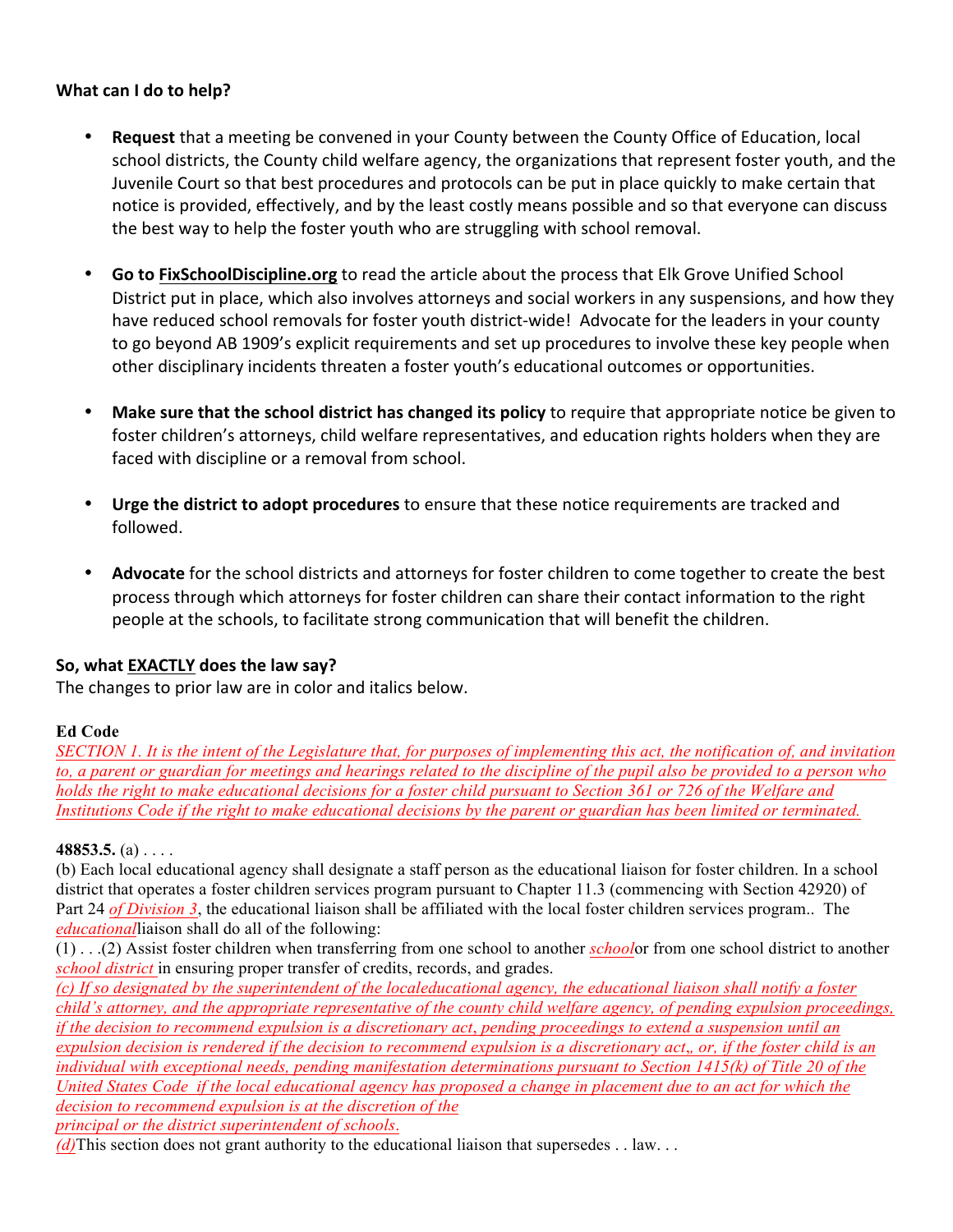*(e)*(1) At the initial detention or placement, . . . (2) If the jurisdiction of the court is terminated prior to*before*the end of an academic year, . . . . .

(5) The *educational*liaison, in consultation with . . . child, may, in accordance with the foster child's best interests, recommend that the foster . . . and the foster child be enrolled in any*a*public school that pupils living in the attendance area in which the foster child resides are eligible to attend.

(6) Prior to*Before*making any*a*recommendation to move a foster child from his or her school of origin, the *educational*liaison shall provide the foster child and the person holding the right to make educational decisions for the foster child with a written explanation stating the basis for the recommendation and how this*the*recommendation serves the foster child's best interest.

(7) (A) If the *educational*liaison in consultation with the foster child and the person holding the right to make educational decisions for the foster child agree*agrees . . .*

(B) The new school shall immediately enroll the foster child even if the foster child has outstanding fees, . . .or is unable to produce . . . previous academic records,*records and*medical records. . . .

(C) The *educational*liaison for the new school shall, within two business days of the foster child's request for enrollment . . . The school *educational*liaison for the school last attended shall provide all records. . .

(8) If a dispute arises . . . The dispute shall be resolved in accordance with the existing dispute resolution process available to any*a*pupil . . . .

*(f)*For purposes of this section, "school of origin" means . . . . the*educational*liaison, in consultation . . .

*(g)*This section does not supersede . . .

**48911.** (a) The principal of the school, the principal's designee, or the *district*superintendent of schools may suspend a pupil from the school . . .

(b) Suspension by the principal, the principal's designee, or the *district* superintendent of schools shall be preceded by an informal conference e conducted by the principal  $\Theta$ . the principal's designee or the *districtsuperintendent* of schools between the pupil and, whenever practicable, the teacher, supervisor, or school employee who referred the pupil to the principal, the principal's designee, or the *district*superintendent of schools. . .

(c) A principal, the principal's designee, or the *district*superintendent of schools may suspend a pupil without affording the pupil an opportunity for a conference only if the principal, the principal's designee, or the *district*superintendent of schools determines that an emergency situation exists. . . . .means a situation determined by the principal, the principal's designee, or the *district* superintendent of schools . . . If a pupil is suspended without a conference prior to*before*suspension, . . .

(d) . . . Whenever*If*a pupil is suspended from school, theparent or guardian shall be notified in writing of the suspension. (e) A school employee shall report the suspension of the pupil, including the cause therefor *for the suspension*, to the governing board of the school district or to the school district superintendent *of schools*in accordance with the regulations of the governing board *of the school district*.

(f) The parent or guardian of any*a*pupil shall respond without delay to any*a*request from school officials to attend a conference

regarding his or her child's behavior. No penalties may*shall*be imposed on a pupil for failure of the pupil's parent or guardian to attend a conference . . .

(g) In a case where expulsion from any*a*school or suspension for the balance of the semester from continuation school is being processed by the governing board *of the school district*, the school district superintendent *of schools*or other person designated bythe *district*superintendent *of schools*in writing may extend the suspension until the governing board *of the school district*has rendered a decision in the action. However, an extension may be granted only if the school district Superintendent *of schools*or the *district*superintendent's designee has determined. . . . following a meeting in which the pupil and the pupil's parent or guardian are invited to participate, that the presence of the pupil at the school or in an alternative school placement would cause a danger to persons or property or a threat of disrupting the instructional process. *If the pupil is a foster child, as defined in Section 48853.5, the district superintendent of schools or the district superintendent's designee, including, but not limited to, the educational liaison for the school district, shall also invite the pupil's attorney and an appropriate representative of the county child welfare agency to participate in the meeting. . .*  (h) For purposes of this section, a "principal's designee" is oneor more administrators at the schoolsite specifically designated by the principal. . . An additional person meeting the requirements of this subdivision may be designated by the principal, in writing, to act for the purposes of this article when both the principal and the principal's primary designee are absent from the schoolsite. . . .

**48915.5.** (a) An individual with exceptional needs, as defined in Section 56026, may be suspended or expelled from school in accordance with Section 1415(k) of Title 20 of the United States Code, ...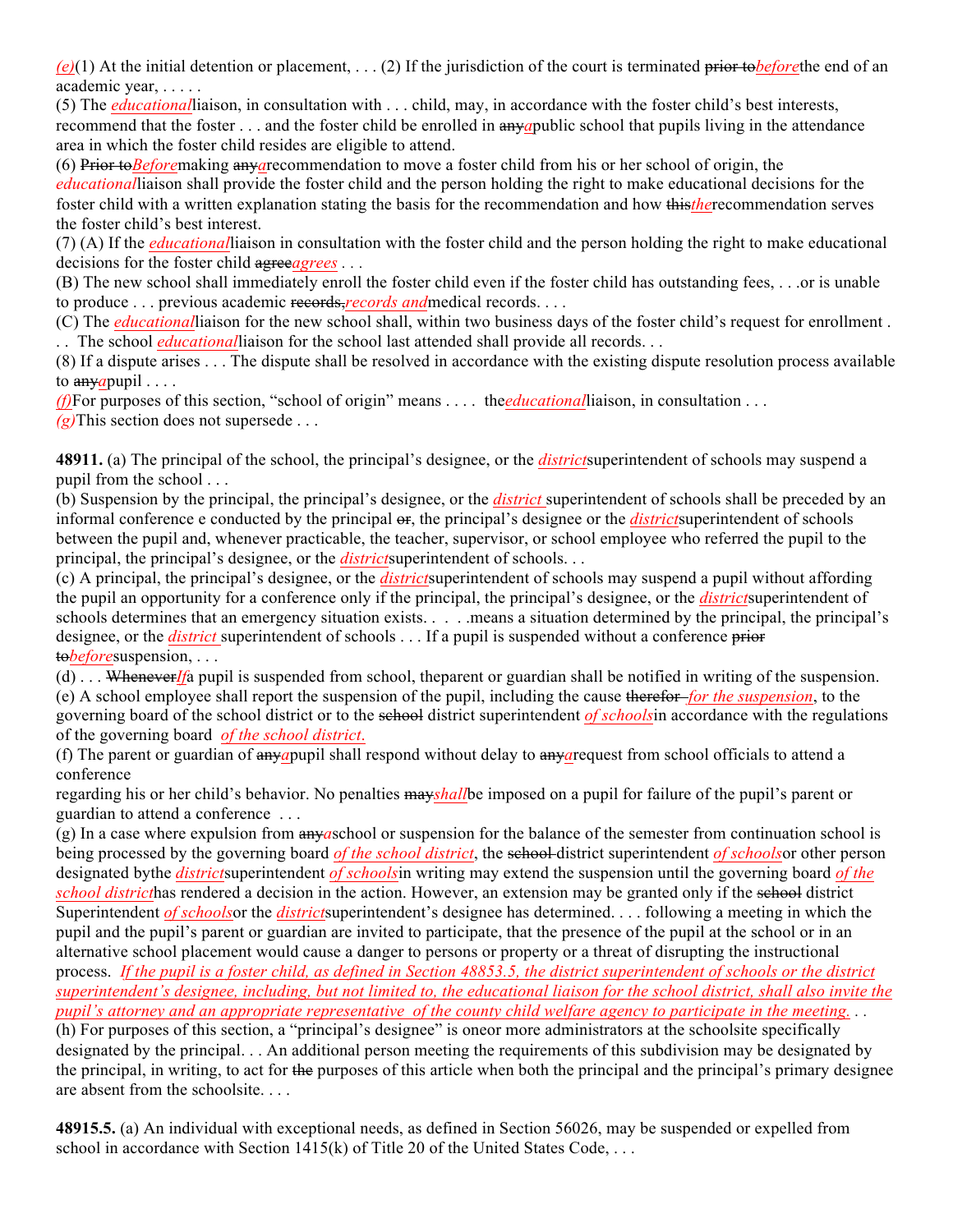*(d)If the individual with exceptional needs is a foster child, as defined in Section 48853.5, and the local educational agency has proposed a change of placement due to an act for which a decision to recommend expulsion is at the discretion of the principal or the district superintendent of schools, the attorney for the individual with exceptional needs and an appropriate representative of thecounty child welfare agency shall be invited to participate in the individualized education program team meeting that makes a manifestation determination pursuant to Section 1415(k) of Title 20 of the United States Code. The invitation may be made using the most cost-effective method possible, which may include, but is not limited to, electronic mail or a telephone call.*

**48918.1***.(a) If the decision to recommend expulsion is a discretionary act and the pupil is a foster child, as defined in Section 48853.5, the governing board of the school district shall provide written notice of the expulsion hearing to the pupil'sattorney and an appropriate representative of the county child welfare agency at least 10 calendar days before the*  date of the hearing. The notice may be made using the most cost-effective method possible, which may include, but is not *limited to, electronic mail or a telephone call.*

*(b) If a recommendation of expulsion is required and the pupil is a foster child, as defined in Section 48853.5, the governing board of the school district may provide written notice of the expulsion hearing to the pupil's attorney and an appropriate representative of the county child welfare agency at least 10 calendar days before the date of the hearing. The notice may be made using the most cost-effective method possible, which may include, but is not limited to, electronic mail or a telephone call.*

#### **W& I Code**

**317.** (a) (1) . . . (2) When it appears to the court that a parent or Indian custodian in an Indian child custody proceeding desires counsel . . .the provisions of subsection (b) of Section 1912 of the federal Indian Child Welfare Act (25 U.S.C. Sec. 1901 et seq.)*Section 1912(b) of Title 25 of the United States Code*and Section 23.13 of Title 25 of the Code of Federal Regulations are applicable*shall apply*. . . .

(e) (1) Counsel shall be charged in general with the representation of the child's interests. . . .

(4)*(A) At least once every year, if the list of educational liaisons is available on the Internet Web site for the State Department of Education, both of the followingshall apply:*

*(i) Counsel shall provide his or her contact information to the educational liaison, as described in subdivision (b) of Section 48853.5 of the Education Code, of each local educational agency serving counsel's foster child clients in the county of jurisdiction.* 

*(ii) If counsel is part of a firm or organization representing foster children, the firm or organization may provide its contact information in lieu of contact information for the individual counsel. The firm or organization may designate a person or persons within the firm or organization to receive communications from educational liaisons.*

*(B) The child's caregiver or other person holding the right to*

*make educational decisions for the child may provide the contact information of the child's attorney to the child's local educational*

*agency.*

*(C)* Counsel for the child and counsel's agent may, but are not required to, disclose to an individual who is being assessed for the possibility of placement pursuant to Section 361.3 the fact that the child is in custody. . . .

(6) The changes made to this subdivision during the 2011–12 Regular Session of the Legislature by the act adding paragraphs *subparagraph (C) of paragraph*(4) and *paragraph* (5) are declaratory of existing law. . . .

(g) . . .if counsel is to be provided to a child . . ., the court shall first utilize*use*the services of the public defender prior to*before*appointing private counsel. . .

(h) . . .if counsel is to be appointed to provide legal counsel . . . the court shall first utilize*use*the services of the alternate public defender prior to*before*appointing private counsel. . .

**16010**. (a) When a child is placed in foster care, the case plan . . . shall include. . . a summary of the health and education information or records, including . . . the child's grade level performance, *performance*; the child's school record, *record*; assurances that the child's placement in foster care takes into account proximity to the school in which the child is enrolled at the time of placement,*placement;*the number of school transfers the child has already experienced, *experienced*; the child's educational progress, . . including . . academic proficiency scores, *scores*; credits earned toward graduation,*graduation;*a record of the child's immunizations and allergies,*allergies;*the child's known medical problems,*problems; . . .* past . . .hospitalizations,*hospitalizations;* a record of the child's relevant mental health history,*history*; the child's known. . medications, *medications*; . . . The health and education summary may also include the